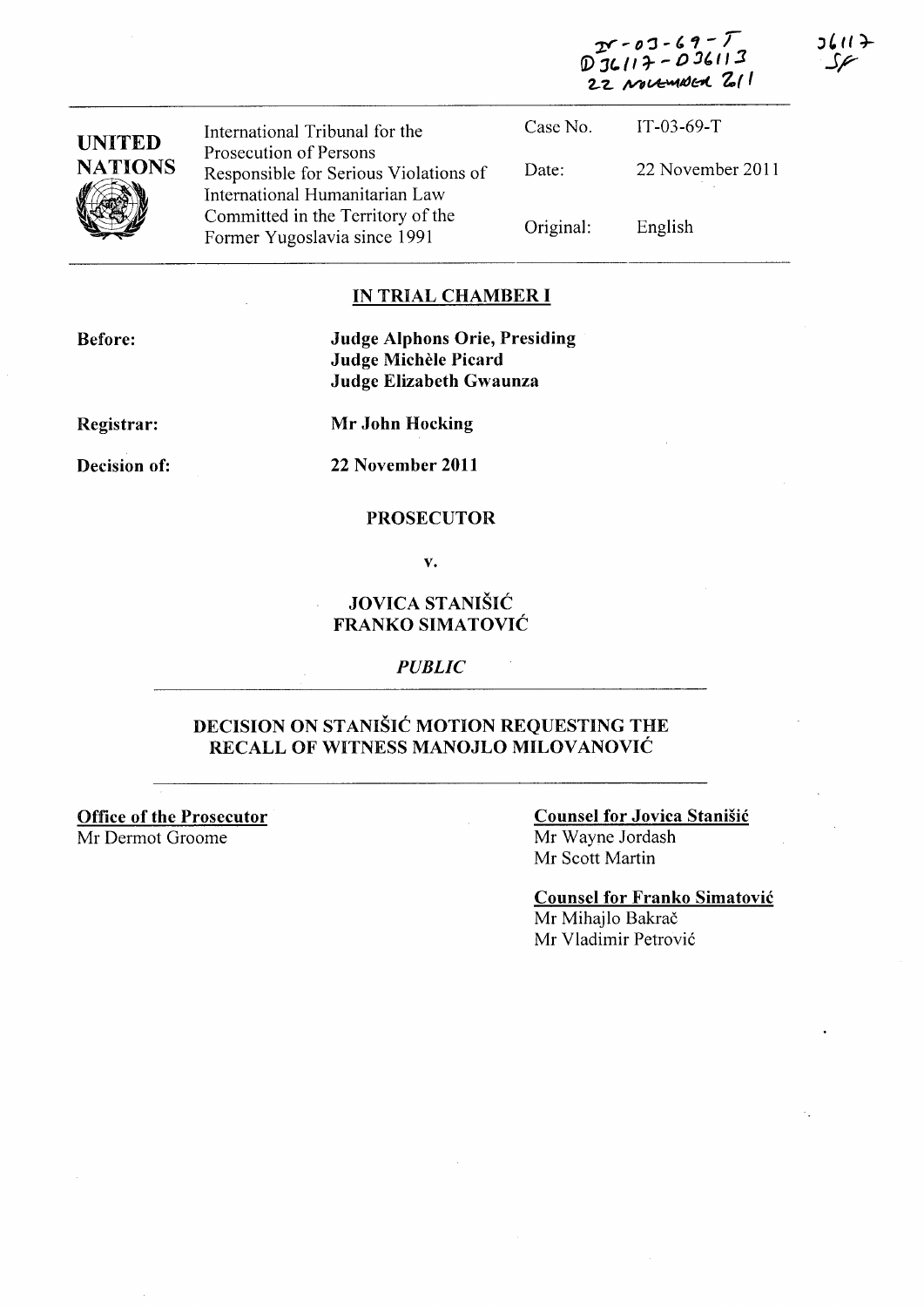# **I.** PROCEDURAL HISTORY AND SUBMISSIONS OF THE PARTIES

1. Witness Manojlo Milovanović ("Witness") testified as a Prosecution witness before this Chamber from 23 to 29 April 2010. On 29 September 2011, the Stanišić Defence filed a motion ("Motion") seeking leave to recall the Witness for cross-examination on matters arising from the Chamber's decisions to admit excerpts of 18 notebooks and audio tapes ("Mladić Materials") into evidence.<sup>1</sup> The Stanisic Defence seeks to recall the Witness on the grounds that the Mladić Materials were obtained by the Prosecution on 11 May 2010 and disclosed to the Stanišić Defence as late as 30 July 2010, and that the Chamber only admitted them into evidence on 10 March 2011 and 1 April 2011.<sup>2</sup> The Stanisić Defence argues that as a consequence of the late discovery and disclosure, it did not have an opportunity to review the Mladić Materials to allow for effective cross-examination.<sup>3</sup> It further submits that it only completed its review of the Mladić Materials on 21 September 2011.<sup>4</sup> In addition, the Stanišić Defence submits that at the time of the Witness's testimony, it was not in possession of the Supreme Defence Council Minutes of the Federal Republic of Yugoslavia ("SDC Minutes"), which, in its view, corroborate parts of the Mladi6 Materials it intends to question the Witness about.<sup>5</sup>

2. On 13 October 2011, the Prosecution responded to the Motion ("Response"), disputing the dates of disclosure indicated by the Stanišić Defence, and in particular suggesting that the Mladić Materials were disclosed in electronic form to the Stanišić Defence on 13 April 2010.<sup>6</sup> The Prosecution further stated that it would not oppose the addition of the Witness to the Stanisić Defence witness list.<sup>7</sup> The Prosecution requests that it be given a fair opportunity to  $(1)$  crossexamine the Witness on relevant matters raised by the examination-in-chief and (2) cross-examine the Witness on other matters related to the upcoming testimonies of Witness Browne and the Simatović Defence's military expert.<sup>8</sup> Accordingly, it requests (3) that the Witness's testimony be

 $\mathbf{I}$ Stanišić Motion Requesting the Recall of Witness JF-054 (Manojlo Milovanović), 29 September 2011.

 $\sqrt{2}$ Motion, paras 3-4. The Chamber notes that the 11 May 2010 date refers to the Prosecution's receipt of the *original*  Mladić Materials.  $\overline{3}$ 

Motion, para. 4.

 $\overline{4}$ Motion, para. 8.

 $\mathfrak{s}$ Motion, paras 13-14.

<sup>6</sup> Prosecution Response to Stanišić Motion Requesting Witness Manojlo Milovanović be Called to Present Evidence for the Defence, 13 October 2011, paras 2, 7 (with references cited therein).

 $\tau$ Response, para. 3.

Response, paras 3, 10.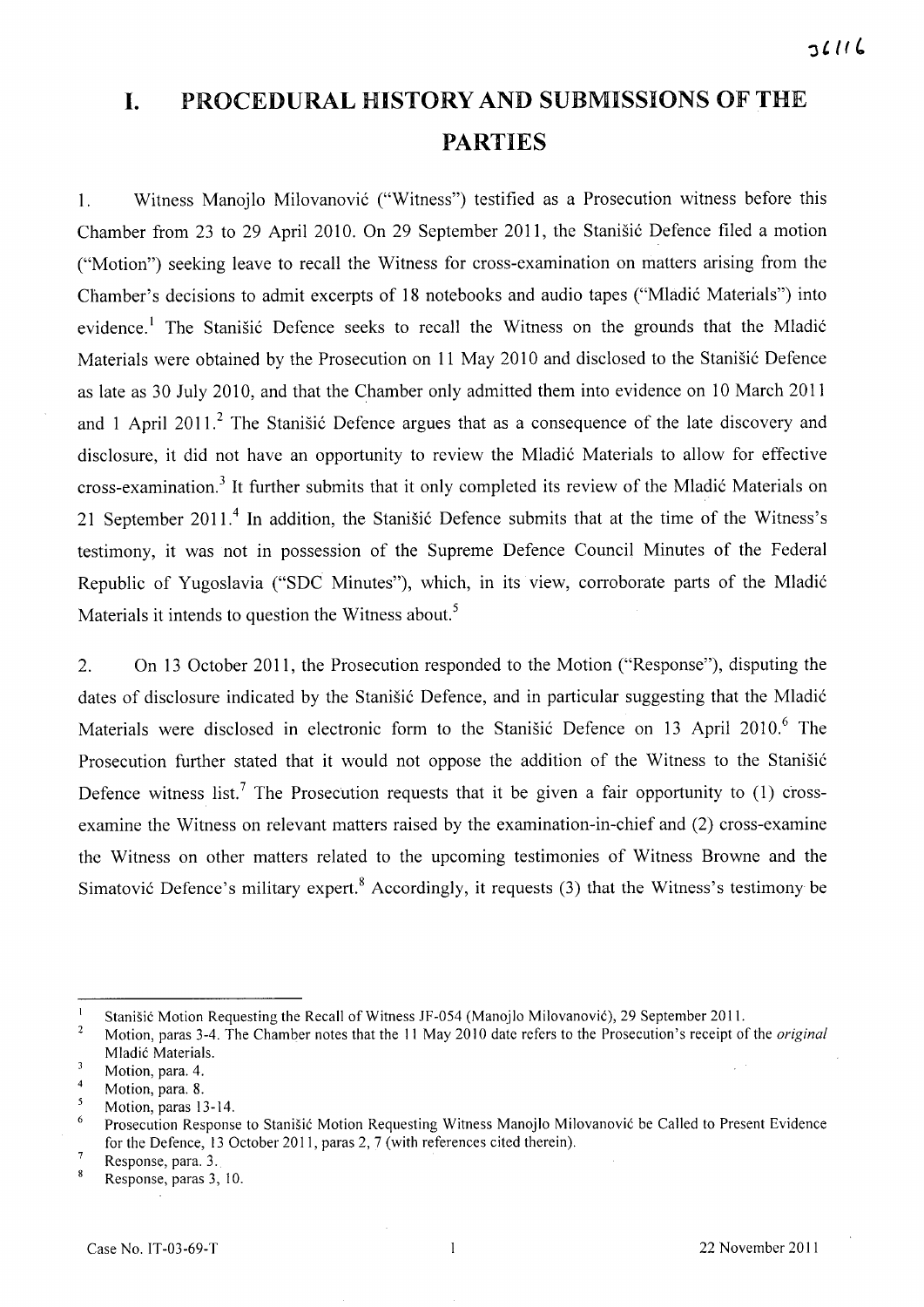scheduled after the testimony of Witness Browne and after the Simatović Defence has filed its military expert report (together: "Prosecution Request").<sup>9</sup>

3. On 20 October 2011, the Stanistic Defence requested leave to reply to the Response ("Application"), $^{10}$  noting its opposition to the "re-characterisation of the Defence Motion" and its opposition to the suggestion that the Defence add the Witness to its witness list.<sup>11</sup> Through an informal communication of 21 October 2011, the Chamber granted the Application and directed the Stanišić Defence to file its reply by 26 October 2011. On 26 October 2011, the Stanišić Defence filed its reply. $^{12}$ 

4. The Simatović Defence did not respond to the Motion. On 10 and 15 November 2011, the Simatovi6 Defence submitted that a recall of the Witness should be scheduled before the commencement of the Simatović Defence case as the Witness's further evidence may affect the Simatović Defence's case presentation.<sup>13</sup>

# **11. APPLICABLE LAW**

5. Pursuant to Rule 89 (B) of the Rules of Procedure and Evidence ("Rules"), a Chamber shall apply rules of evidence which will best favour a fair determination of the matter before it and are consonant with the spirit of the Statute and the general principles of law.

6. In determining whether there are sufficient grounds to recall a witness, the Chamber will consider whether the requesting party has demonstrated good cause to recall the witness.<sup>14</sup> In assessing good cause, a Chamber will consider the purpose of recalling the witness and the applicant's justification for not eliciting the relevant evidence from the witness when he or she originally testified.<sup>15</sup>

## **Ill. DISCUSSION**

7. At the outset, the Chamber clarifies that it is seised of a motion to recall a witness, not of a motion to add a witness to the Stanišić Defence's 65 *ter* witness list. Recalling a Prosecution

Response, paras 11-12.

<sup>&</sup>lt;sup>10</sup> Stanišić Defence Application for Leave to Reply to the Prosecution Response to Stanišić Motion Requesting the Recall of Witness JF-054 (Manojlo Milovanovic), 20 October 2011.

<sup>&</sup>lt;sup>11</sup> Application, para. 3.

<sup>12</sup> Stanisic Defence Reply to the Prosecution Response of Stanisic Motion Requesting the Recall of Witness JF-054 (Manojlo Milovanovic), 26 October 2011.

 $13 \overline{1}$ . 14940-14941, 15018.

<sup>&</sup>lt;sup>14</sup> See Reasons for Decision to Recall Witness JF-047, 31 March 2011, para. 6 and references cited therein.

Ibid.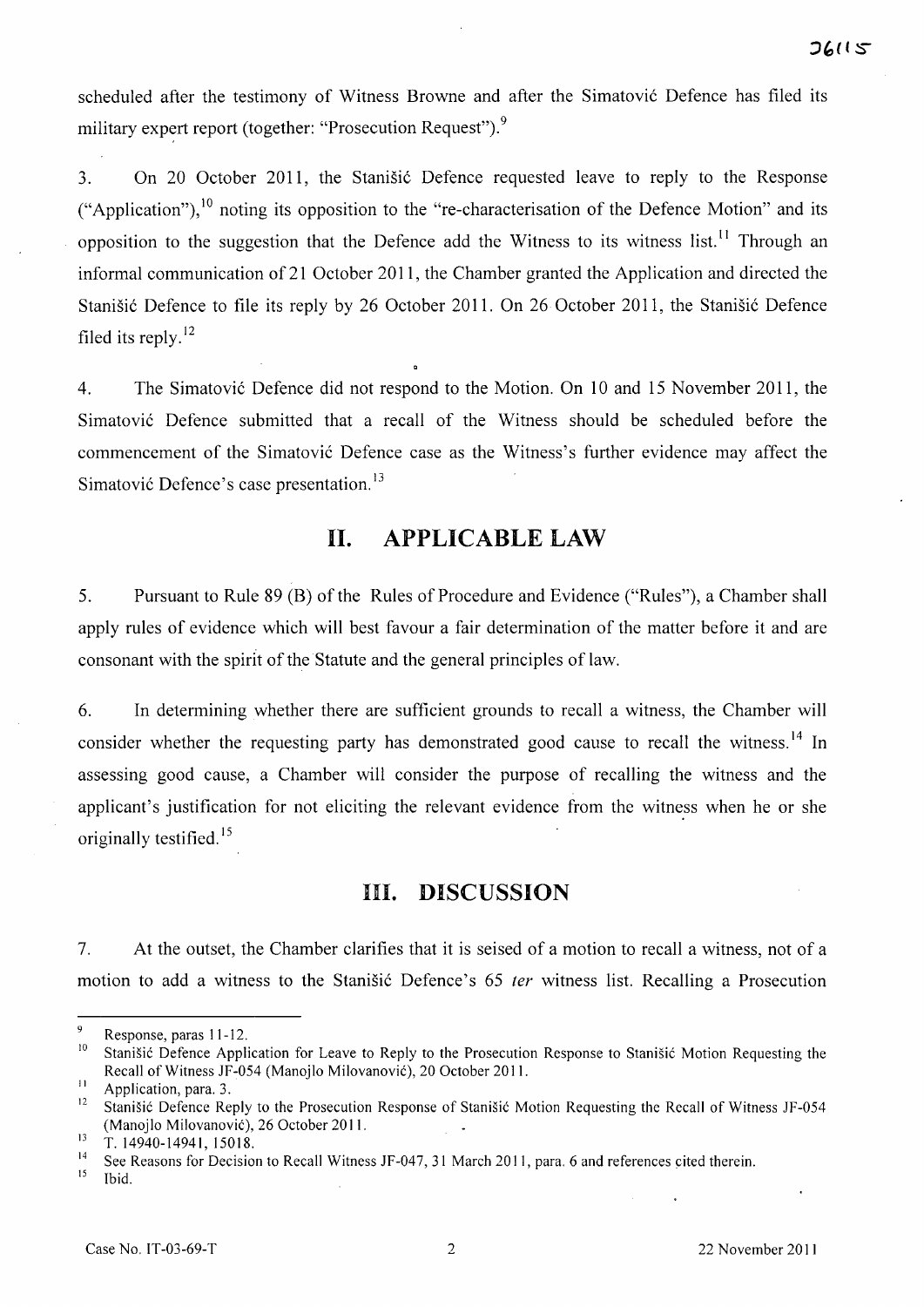witness can result in possible further examination-in-chief by the Prosecution and crossexamination by the Defence. Accordingly, the Chamber finds the Prosecution's submissions on adding the Witness to the Stanisic Defence's 65 *ter* witness list misplaced and will not further consider them.

8. The Chamber accepts that the Mladic Materials may be relevant to events in the Indictment that allegedly occurred in Croatia and Bosnia-Herzegovina ("BiH"), as well as charges relating to whether Jovica Stanišić was one of the principal organisers, trainers, and suppliers of the Yugoslav People's Army, the Army of Republika Srpska, and other Serb forces that engaged in concerted action in pursuit of a criminal purpose in Croatia and BiH. The Chamber also accepts that the Witness may be able to testify in relation to these issues.

9. The Chamber is satisfied that the Mladic Materials were disclosed to the Stanisic Defence on 13 April 2010.<sup>16</sup> It considers that the translations of the Mladić Materials were only completed by 30 July 2010.<sup>17</sup> The Chamber also considers the volume of the Mladić Materials and takes note of the Stanisic Defence submissions that its internal review of the Mladic Materials was only completed on 21 September 2011. It considers that some of the Mladic Materials were only added to the Prosecution's Rule 65 *ter* exhibit list by virtue of the Chamber's decision of 7 October 2010, which also set out a system requiring the Prosecution to notify the Chamber and the parties of when it intended to use specific portions in court.<sup>18</sup> This system was developed to alleviate any burden placed on the Defence.<sup>19</sup> As a consequence, even though the Mladić Materials were in the Stanisić Defence's possession on 13 April 2010, the Chamber finds that due to outstanding translations and the materials' volume, the Stanisic Defence did not have a reasonable opportunity to review the Mladic Materials before the Witness's original testimony so as to allow effective cross-examination to take place on their contents. The Chamber considers that the Stanisic Defence has shown good cause to recall the Witness.

10. The Chamber accepts the Stanisic Defence's unchallenged representations in relation to not having been in possession of the SDC Minutes at the time of the Witness's original testimony. Therefore, the Chamber finds that good cause for further questioning with regard to the SDC Minutes exists and it will allow the Stanisic Defence to also question the witness about the SDC Minutes in its further cross-examination

<sup>&</sup>lt;sup>16</sup> See Decision on Sixteenth Prosecution Motion for Leave to Amend its Rule 65 ter Exhibit List (Mladić Notebooks), 7 October 2010 ("Addition Decision"), para. 14.

 $17$  Addition Decision, para. 1.

 $18$  Addition Decision, para. 15.

Ibid.